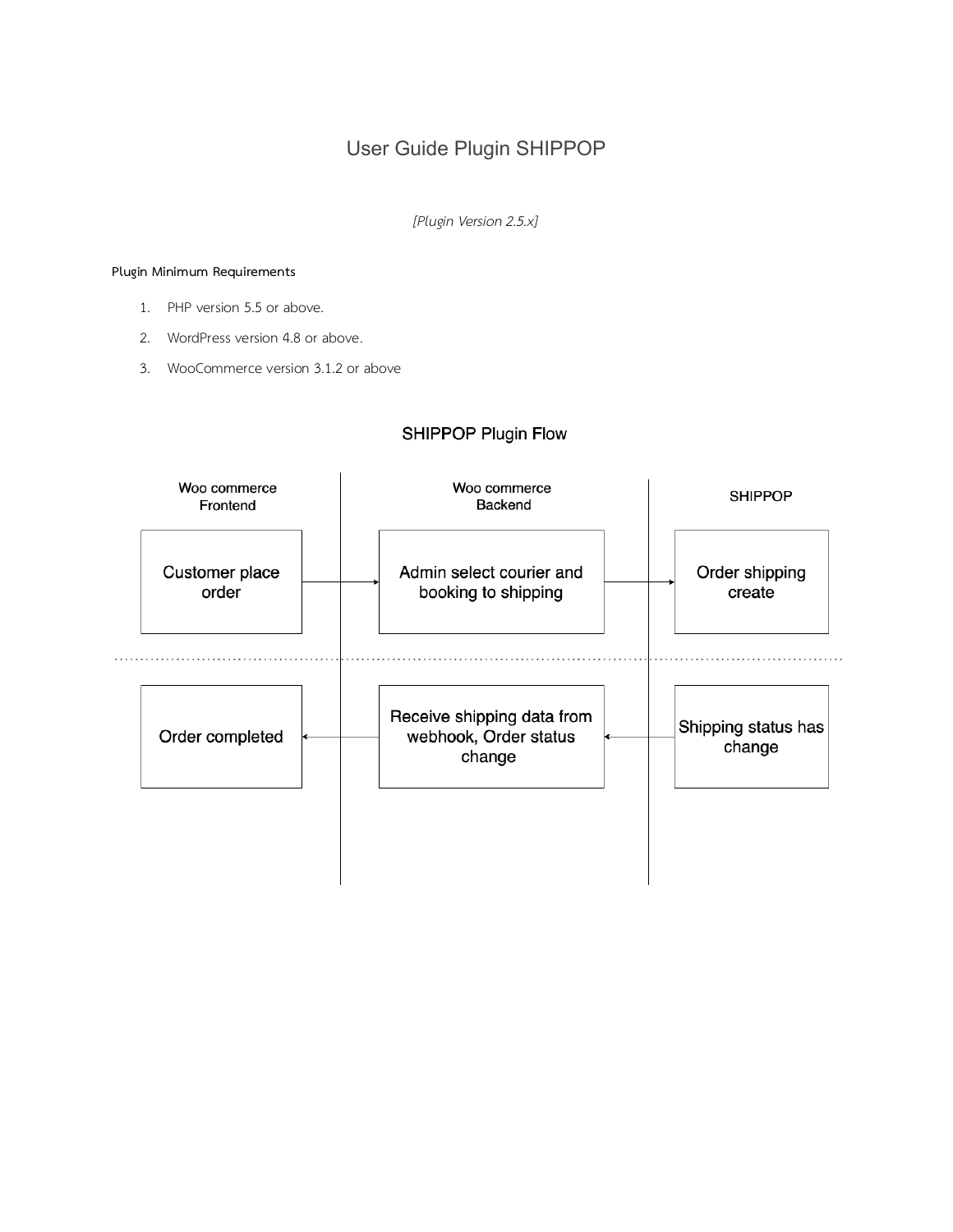# **User Guide SHIPPOP Plugin**

1. After you install SHIPPOP plugin and actived plugin you will see 'SHIPPOP' menu in the admin menu, Click 'SHIPPOP' menu you will see login form, By 'Email' and 'Password' you will get from SHIPPOP when you register, And Choose country you want to use,If you don't have account you can click 'Interested in services' to register 'SHIPPOP' and wait we contact you back.

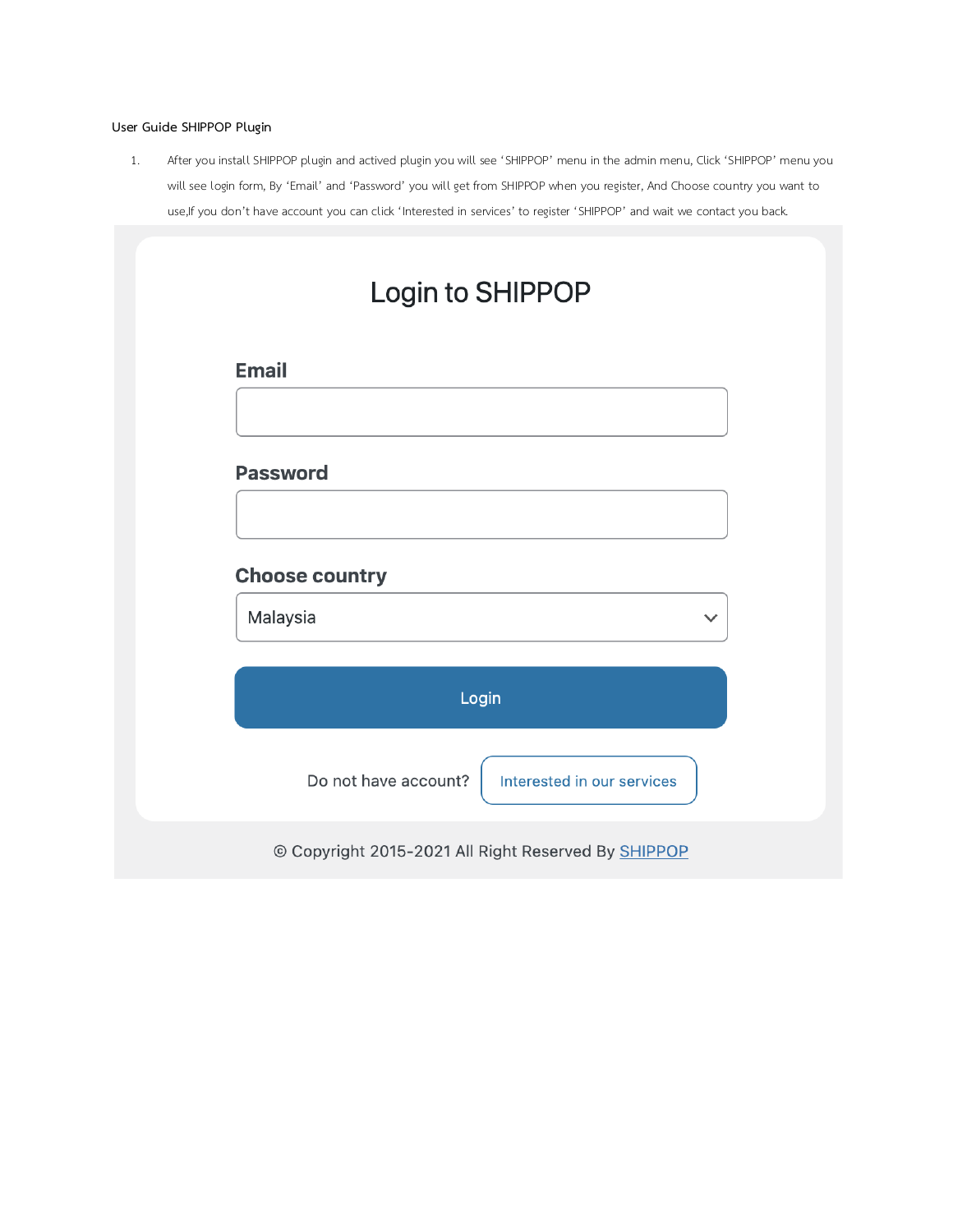- 2. If you click 'Interested in services' you will see a register form.
	- 2.1. Company name (optional)
	- 2.2. Name and Surname
	- 2.3. Telephone number
	- 2.4. Email
	- 2.5. Interested courier services
	- 2.6. Choose the country you want to apply to.

| <b>SHIPPEP</b>                                                                    |  |
|-----------------------------------------------------------------------------------|--|
| Interested in our services?<br>Fill this form, and our team will contact you back |  |
| Company name (Optional)                                                           |  |
| Name and Surname *                                                                |  |
| Telephone number*                                                                 |  |
| Email *                                                                           |  |
| Interested courier services*                                                      |  |
| Flash Express, Kerry Express, Ems, J&T Express<br>Choose country                  |  |
| Thailand                                                                          |  |
| <b>Submit</b><br>© Copyright 2015-2021 All Right Reserved By SHIPPOP              |  |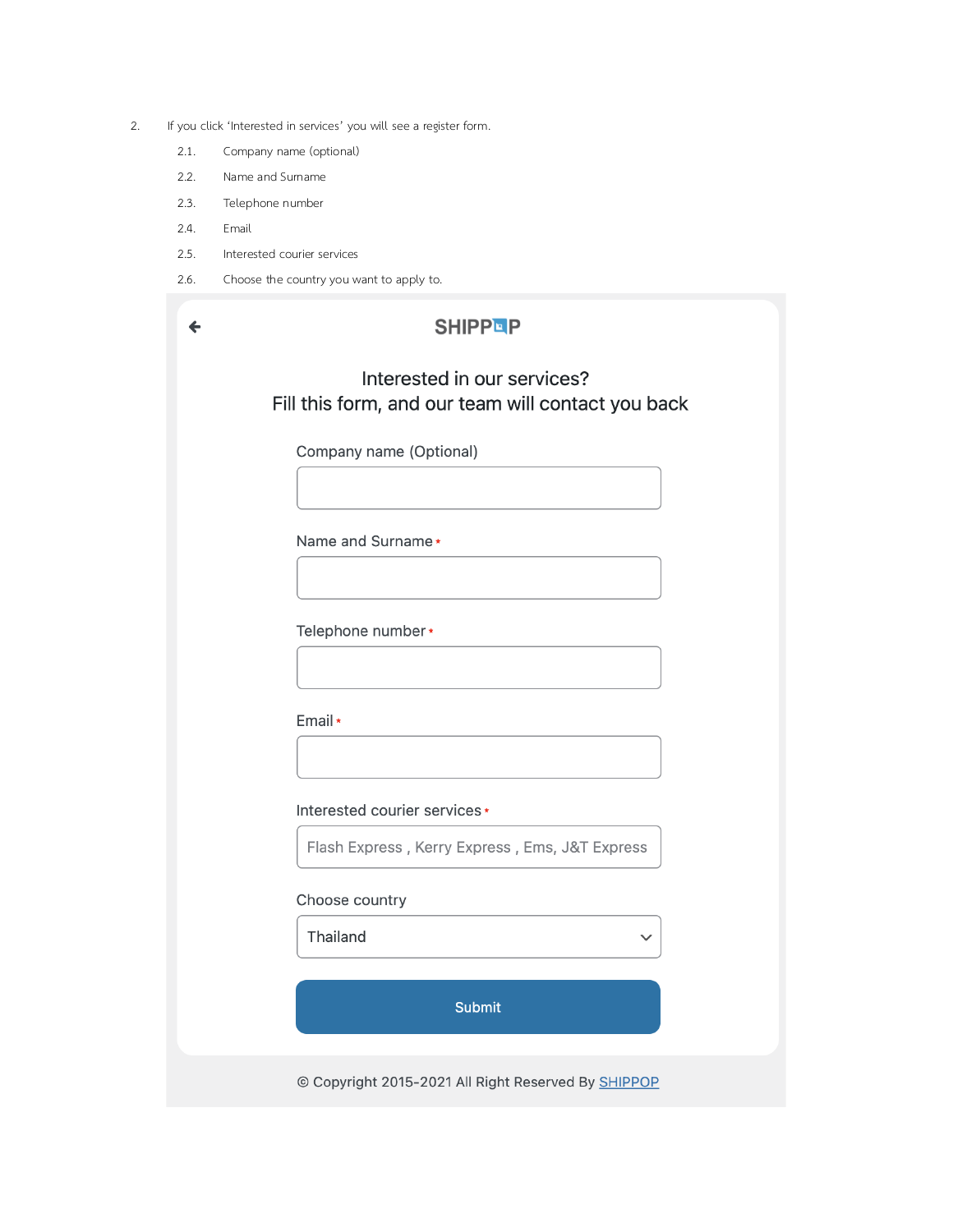- 3. After login success you will see the SHIPPOP setting page.
	- 3.1. Logout button
	- 3.2. **Settings**
		- 3.2.1. Show email account login
		- 3.2.2. Show choose country

#### 3.3. **Store's address for pick-up**

- 3.3.1. Name and Surname to use in label (waybill) / pick-up service.
- 3.3.2. Contact number to use in label (waybill) / pick-up service.
- 3.3.3. Address to use in label (waybill) / pick-up service.
- 3.3.4. State to use in label (waybill) / pick-up service.
- 3.3.5. District to use in label (waybill) / pick-up service.
- 3.3.6. Province to use in label (waybill) / pick-up service.
- 3.3.7. Zip Code (Postcode) to use in label (waybill) / pick-up service.

### **3.4. Billing and invoice addresses**

- 3.4.1. Name and Surname to show in billing and invoice.
- 3.4.2. Tax ID to show in billing and invoice.
- 3.4.3. Contact number to show in billing and invoice.
- 3.4.4. Address to show in billing and invoice.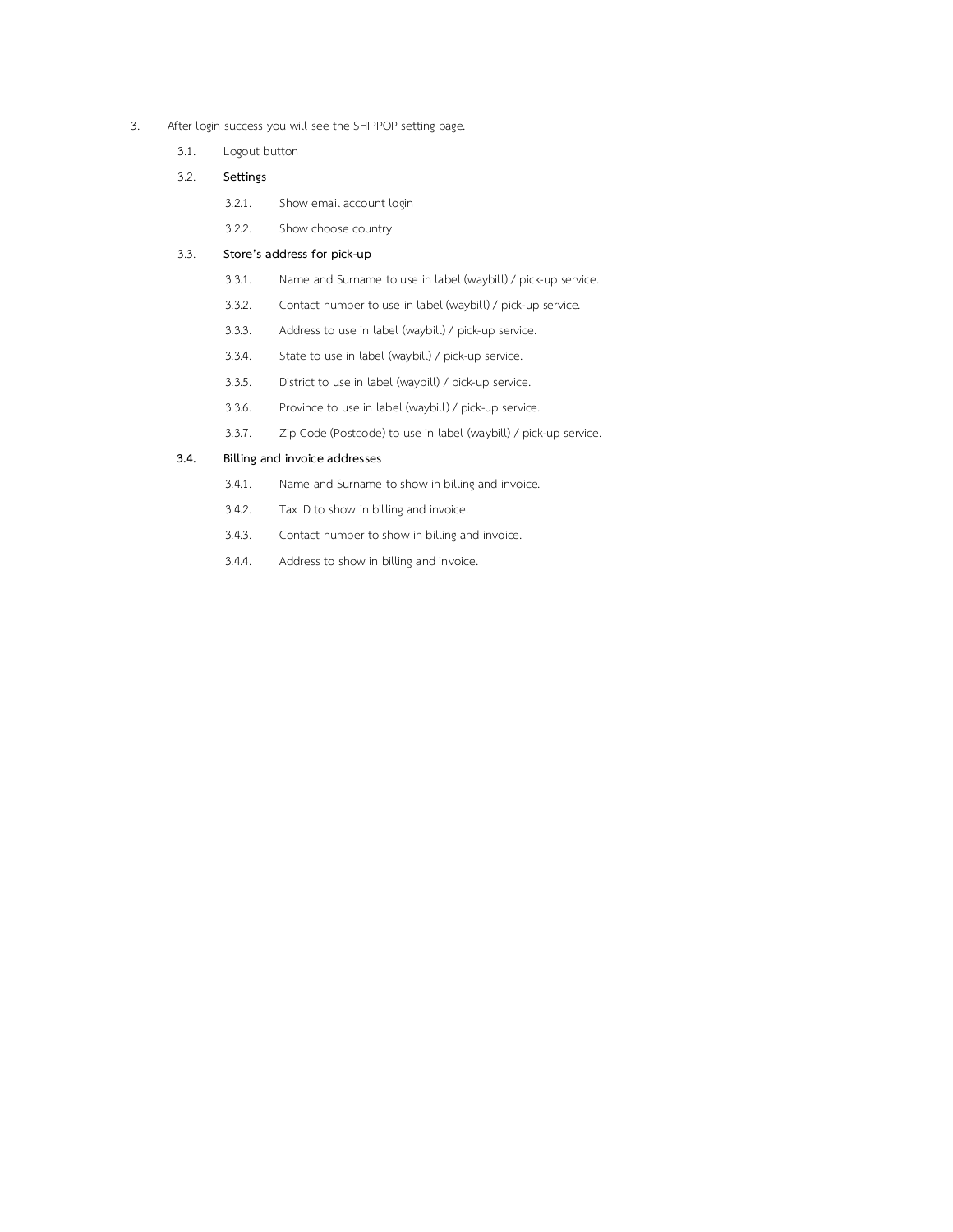| <b>Settings</b><br>Logout                                                                                        |                                            |  |  |
|------------------------------------------------------------------------------------------------------------------|--------------------------------------------|--|--|
| $\mathbf{\odot}$<br>Please make sure that all required information are filled and validated before using SHIPPOP |                                            |  |  |
| Email                                                                                                            | krystle@shippop.my                         |  |  |
| Choose country                                                                                                   | Malaysia                                   |  |  |
| Store's address for pick-up service                                                                              |                                            |  |  |
| Name and Surname*                                                                                                | Name and Surname                           |  |  |
| Contact number*                                                                                                  | Contact number                             |  |  |
| Address*                                                                                                         | Please fill in your address                |  |  |
| State*                                                                                                           |                                            |  |  |
| District*                                                                                                        |                                            |  |  |
| Province*                                                                                                        |                                            |  |  |
| Zipcode*                                                                                                         |                                            |  |  |
|                                                                                                                  | Copy store's address intro billing address |  |  |
| <b>Billing and invoice addresses</b>                                                                             |                                            |  |  |
| Name and Surname                                                                                                 |                                            |  |  |
| Tax ID                                                                                                           |                                            |  |  |
| Contact number                                                                                                   |                                            |  |  |
| <b>Address</b>                                                                                                   | Save                                       |  |  |